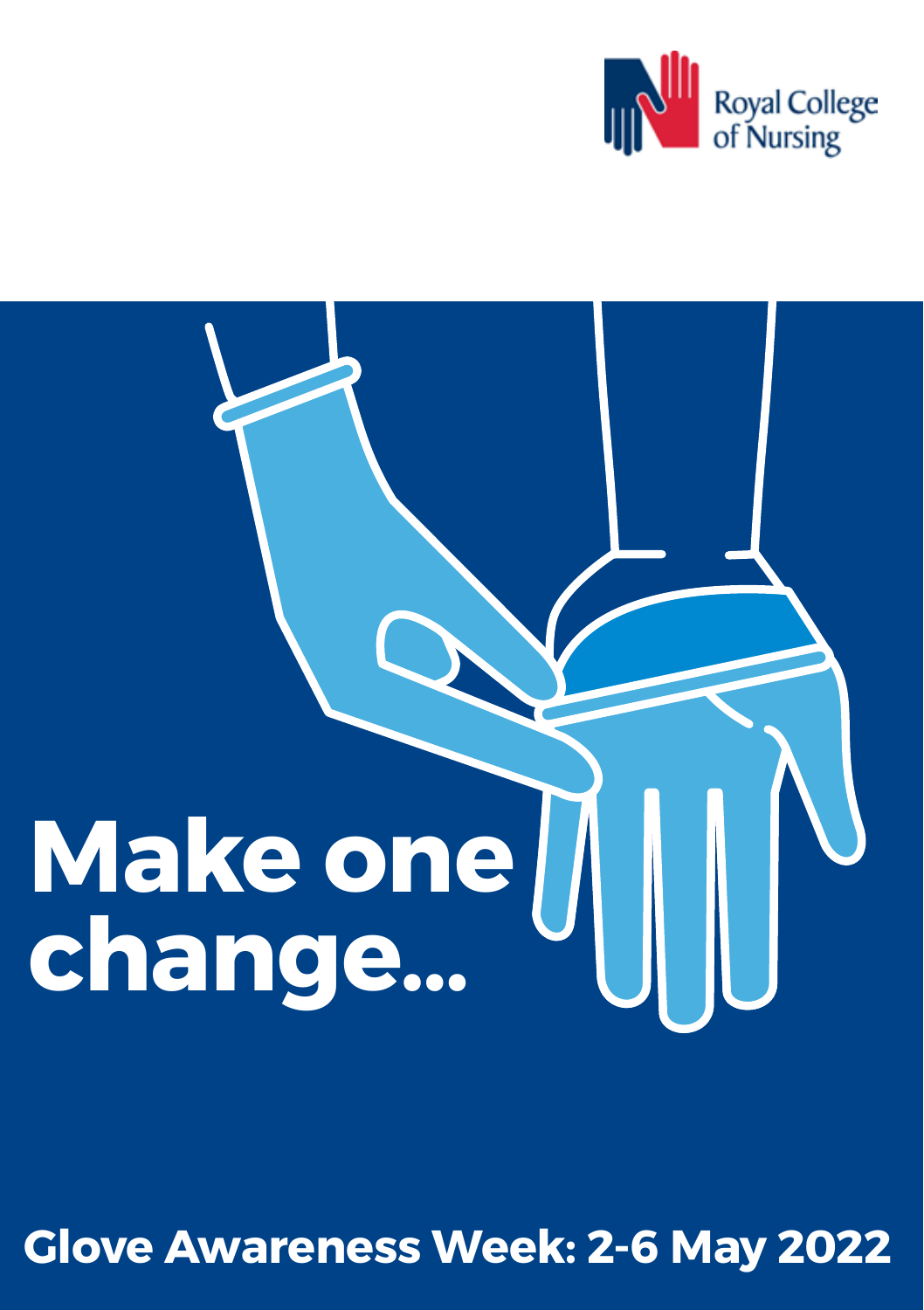## **Be glove aware**

### It is important to assess when to use gloves and what kind of glove to use.

Over or under use of gloves can put you at risk of work-related contact dermatitis. Patients can also be put at risk from infection as the wearing of gloves can prevent effective hand hygiene.

Before carrying out a task, it's crucial to ask the following questions to decide if a glove is needed, and which type of glove to wear.

- What task am I performing?
- Is there a high risk I may come into contact with blood/body fluids, non-intact skin or mucous membranes (eg nose, mouth or eyes)?
- Will I be in contact with chemicals (eg disinfectants or harmful substances such as cytotoxic drugs)?
- What glove size do I need?
- If I do need a glove, what kind do I need?
- Is there a risk of exposure during surgical procedure? Should I double glove?
- Has your organisation considered the use of gloves free from accelerators known to cause contact dermatitis?
- Are you aware there is a full range of gloves available to you? For example, latex free or free from accelerators?

Gloves are single use items – they must be removed and changed between each patient or care task.

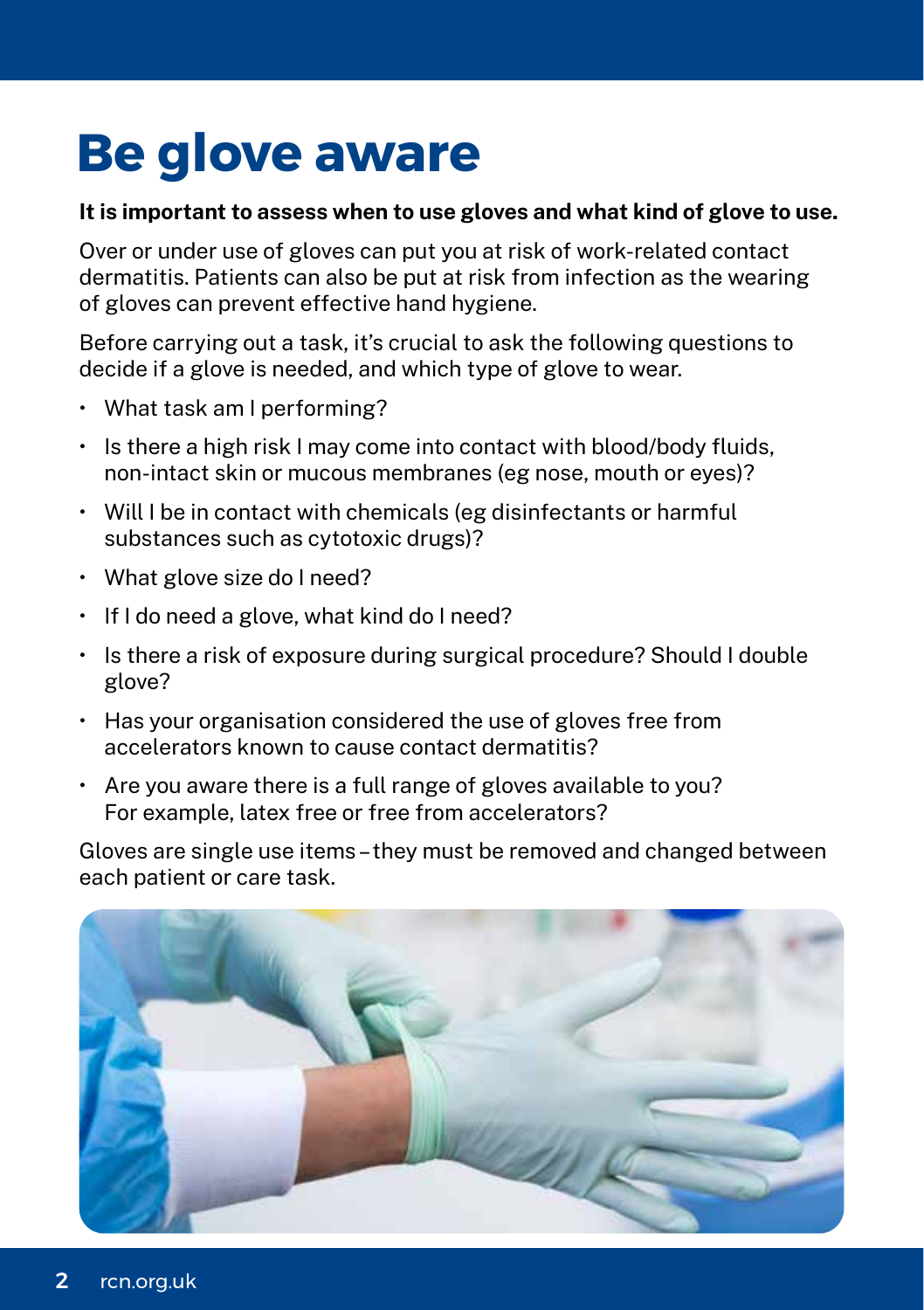# **Gloves on?**

**off?**

**Gloves** 

- When in contact with blood/body fluid, non-intact skin, or mucous membranes.
- When in contact with chemical hazards such as disinfectants, preserving agents or cytoxic drugs.
- Only when hands are thoroughly dry (post-hand washing or alcohol rub) to reduce risk of dermatitis.
- When in an operating theatre, or carrying out a high risk procedure, it is recommended to double glove.

• When no longer in contact with blood/body fluids, non-intact skin or mucous membranes.

• As soon as gloves are suspected to be

damaged.

- When a single aspect of patient care/treatment has ended (e.g. gloves may be required to empty a urinary catheter before providing mouth care).
- When it's necessary to carry out effective hand hygiene.
- When contact with chemicals has ended.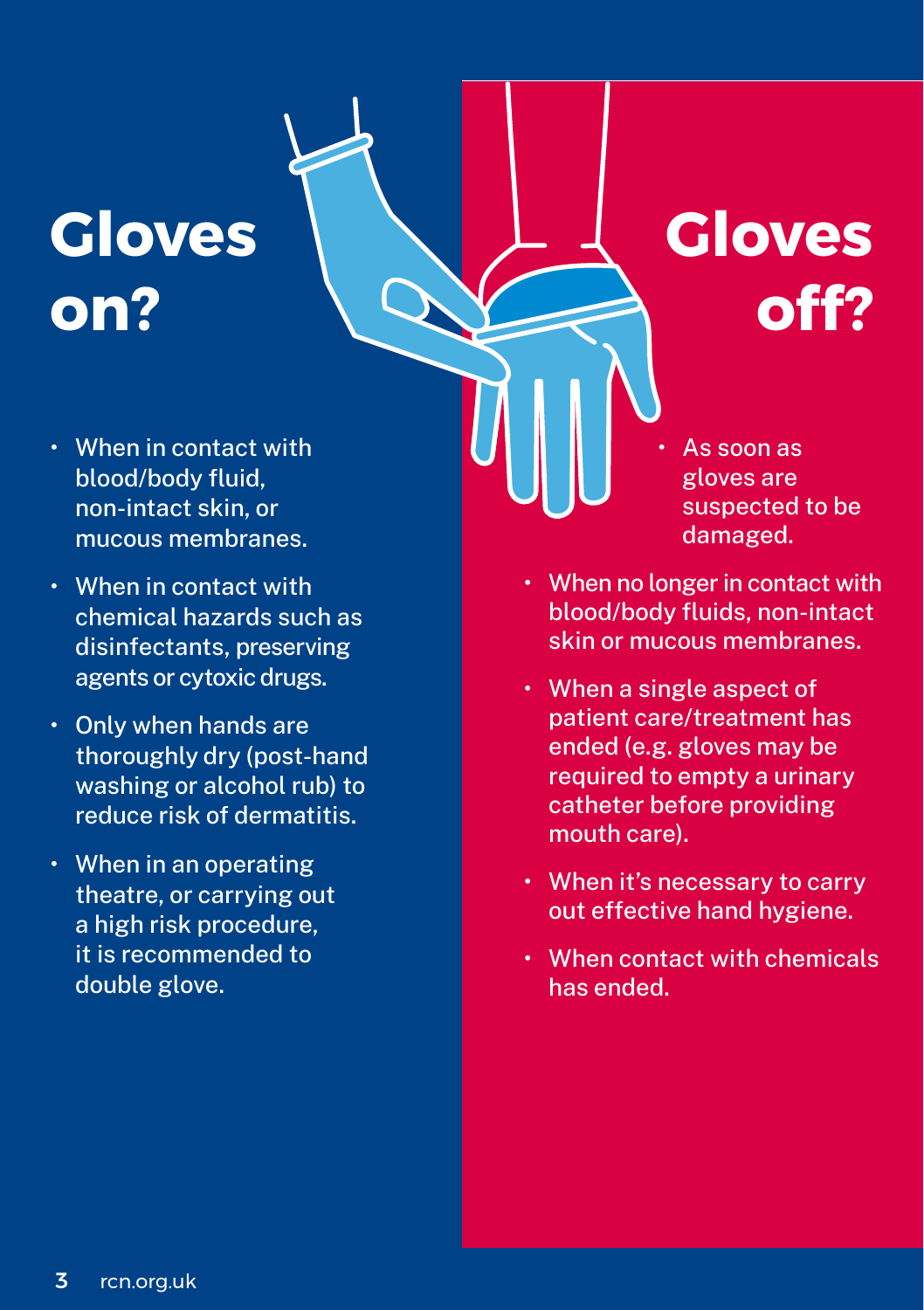## **Be skin aware**

### **No risk – no glove!**

93% of nurses have reported having a skin condition (RCN, 2020).

Damaged or non-intact skin on the hands places both the patient and the health worker at risk because it prevents effective hand hygiene.

Follow these simple steps to prevent and manage work-related contact dermatitis:

- ensure you use a good hand hygiene and drying technique
- avoid direct contact between unprotected hands and hazardous substances
- regularly apply hand moisturising creams (containing emollients)
- check skin regularly for the first signs of itchy, dry or red skin
- remember wearing gloves is not an alternative to carrying out effective hand hygiene procedures
- Consider the use of a latex-free glove or a glove free from accelerators known to cause contact dermatitis.

If you are having problems with the skin on your hands, seek help and advice from either your occupational health service or your GP at the earliest opportunity.



\* In the UK, wet work is defined as work that involves hands being wet for significant periods during the working day; as a guide – more than two hours a day or about twenty hand washes a day.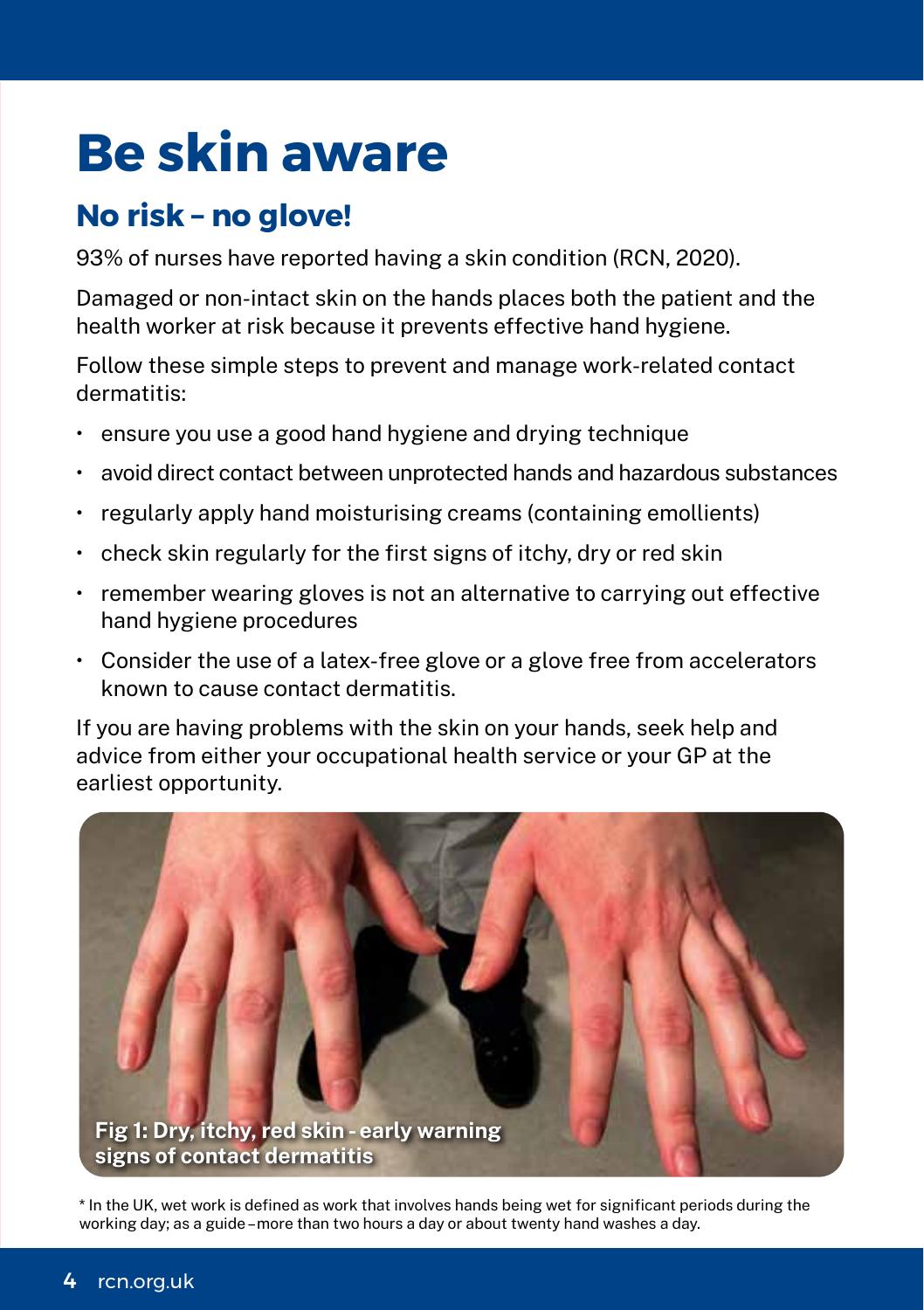## **Top tips for hand hygiene**

#### Prevention and management of work-related contact dermatitis

- Gloves are not a substitute for hand hygiene.
- Use an alcohol-based hand rub as the preferred means of routine hand hygiene in all other clinical situations.
- Wash hands with soap and water where alcohol hand rubs are known to be less effective, such as when caring for patients with known or suspected Clostridium difficile.
- Wash hands with soap and water if alcohol-based hand rub is not available. Hand wipes may be helpful in community settings.
- Always wet hands thoroughly before applying soap.
- Ensure that you rinse and dry hands thoroughly.
- Wash hands with soap and water when visibly dirty or obviously soiled with blood or other body fluids.

(Adapted from WHO, 2009)

### **References**

Health and Safety Executive (2020) Dermatitis in Health and Social Care www.hse.gov.uk/healthservices/dermatitis.htm (accessed 21 March 2022).

Health and Safety Executive (2020) Dermatitis. Available at www.hse.gov.uk/skin/employ/dermatitis.htm (accessed 21 March 2022).

World Health Organization (2009) Guidelines on hand hygiene in health care, Geneva: WHO. Available at https://www.who.int/publications/i/ item/9789241597906/ (accessed 22 March 2022).